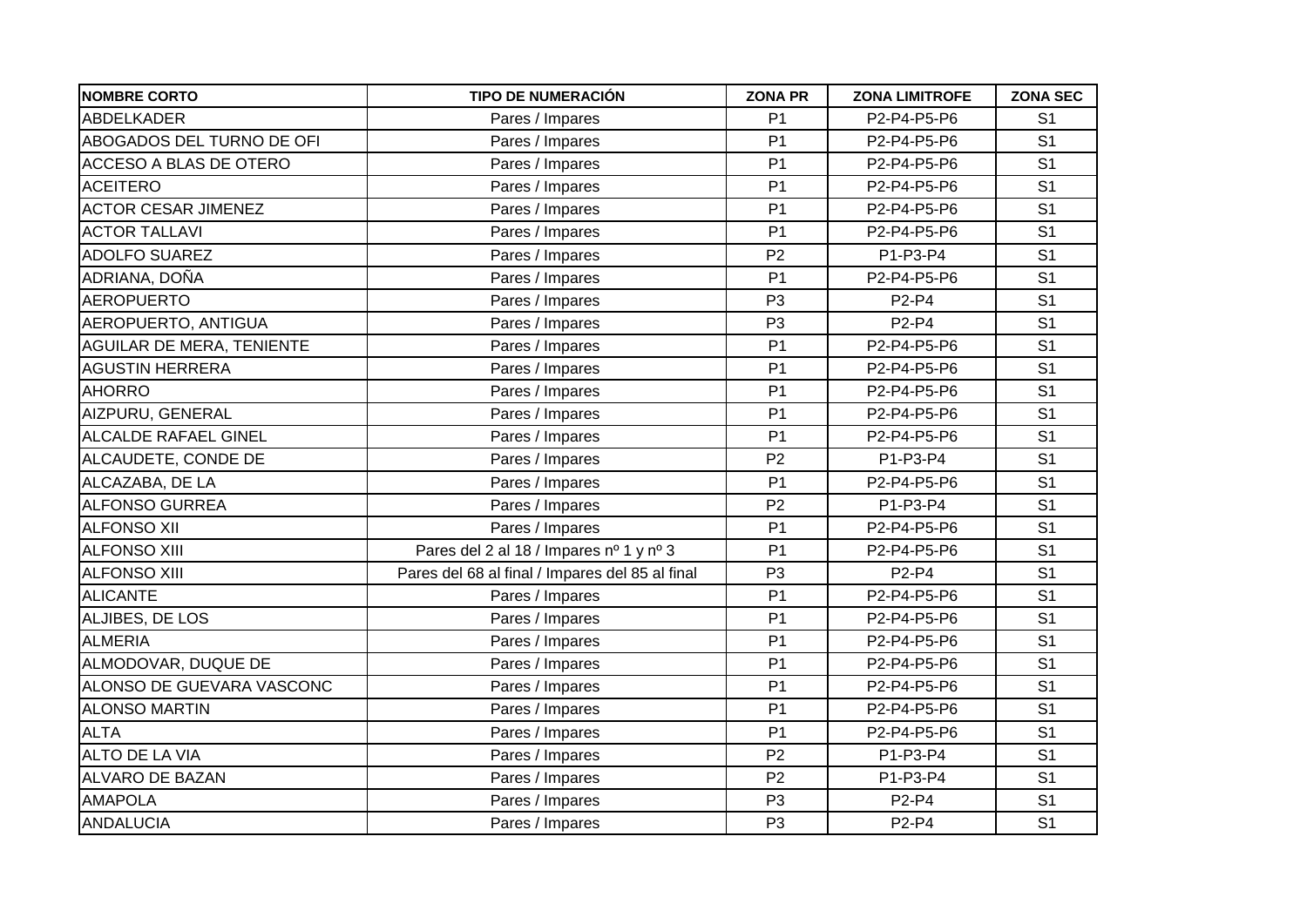| ANDINO, CAPITAN           | Pares / Impares                       | P <sub>3</sub> | P2-P4       | S <sub>1</sub> |
|---------------------------|---------------------------------------|----------------|-------------|----------------|
| ANDRES PIMENTEL SIMO      | Pares / Impares                       | P <sub>1</sub> | P2-P4-P5-P6 | S <sub>1</sub> |
| ANGEL PEREZ, MAESTRO      | Pares / Impares                       | P <sub>1</sub> | P2-P4-P5-P6 | S <sub>1</sub> |
| <b>ANTONIO CALDUCH</b>    | Pares / Impares                       | P <sub>1</sub> | P2-P4-P5-P6 | S <sub>1</sub> |
| <b>ANTONIO DIEZ</b>       | Pares / Impares                       | P <sub>1</sub> | P2-P4-P5-P6 | S <sub>1</sub> |
| <b>ANTONIO FALCON</b>     | Pares / Impares                       | P <sub>1</sub> | P2-P4-P5-P6 | S <sub>1</sub> |
| <b>ANTONIO MACHADO</b>    | Pares / Impares                       | P <sub>1</sub> | P2-P4-P5-P6 | S <sub>1</sub> |
| ANTONIO MESA, CABO CAÑON  | Pares / Impares / s/n                 | P <sub>2</sub> | P1-P3-P4    | S <sub>1</sub> |
| ANTONIO MOLINA, GUARDIA C | Pares / Impares                       | P <sub>1</sub> | P2-P4-P5-P6 | S <sub>1</sub> |
| <b>ANTONIO SAN JOSE</b>   | Pares / Impares                       | P <sub>1</sub> | P2-P4-P5-P6 | S <sub>1</sub> |
| <b>ANTONIO ZEA</b>        | Pares / Impares                       | P <sub>1</sub> | P2-P4-P5-P6 | S <sub>1</sub> |
| <b>APODACA</b>            | Pares / Impares                       | P <sub>2</sub> | P1-P3-P4    | S <sub>1</sub> |
| <b>ARAGON</b>             | Pares / Impares                       | P <sub>3</sub> | P2-P4       | S <sub>1</sub> |
| ARENAS, CAPITAN           | Pares / Impares                       | P <sub>3</sub> | P2-P4       | S <sub>1</sub> |
| ARMAS, DE                 | Pares / Impares / s/n                 | P <sub>1</sub> | P2-P4-P5-P6 | S <sub>1</sub> |
| ARQUERO, EL               | Pares / Impares                       | P <sub>3</sub> | P2-P4       | S <sub>1</sub> |
| ASTILLEROS, GENERAL       | Pares del 74 al final                 | P <sub>3</sub> | P2-P4       | S <sub>1</sub> |
| ASTILLEROS, GENERAL       | Todos los impares / Pares del 2 al 72 | P <sub>2</sub> | P1-P3-P4    | S <sub>1</sub> |
| AVANZADILLA, DE LA        | Pares / Impares                       | P <sub>1</sub> | P2-P4-P5-P6 | S <sub>1</sub> |
| AVELLANEDA, TENIENTE CORO | Pares / Impares                       | P <sub>1</sub> | P2-P4-P5-P6 | S <sub>1</sub> |
| <b>AVIACION ESPAÑOLA</b>  | Pares / Impares                       | P <sub>1</sub> | P2-P4-P5-P6 | S <sub>1</sub> |
| <b>AYUL LALCHANDANI</b>   | Pares / Impares                       | P <sub>1</sub> | P2-P4-P5-P6 | S <sub>1</sub> |
| <b>AZUCENA</b>            | Pares / Impares                       | P <sub>3</sub> | P2-P4       | S <sub>1</sub> |
| AZUCENA, ISLETA DE LA     | Pares / Impares                       | P <sub>3</sub> | P2-P4       | S <sub>1</sub> |
| <b>BADAJOZ</b>            | Pares / Impares                       | P <sub>3</sub> | P2-P4       | S <sub>1</sub> |
| <b>BADIA, EXPLORADOR</b>  | Pares / Impares                       | P <sub>1</sub> | P2-P4-P5-P6 | S <sub>1</sub> |
| <b>BARCELO, GENERAL</b>   | Pares / Impares                       | P <sub>1</sub> | P2-P4-P5-P6 | S <sub>1</sub> |
| BENITEZ, COMANDANTE       | Pares / Impares                       | P <sub>1</sub> | P2-P4-P5-P6 | S <sub>1</sub> |
| <b>BENLLIURE</b>          | Pares / Impares                       | P <sub>1</sub> | P2-P4-P5-P6 | S <sub>1</sub> |
| BERNARDINO DE MENDOZA     | Pares / Impares                       | P <sub>1</sub> | P2-P4-P5-P6 | S <sub>1</sub> |
| BIERZO, DEL               | Pares / Impares                       | P <sub>3</sub> | P2-P4       | S <sub>1</sub> |
| <b>BILBAO</b>             | Pares / Impares                       | P <sub>3</sub> | P2-P4       | S <sub>1</sub> |
| <b>BLAS DE OTERO</b>      | Pares / Impares                       | P <sub>1</sub> | P2-P4-P5-P6 | S <sub>1</sub> |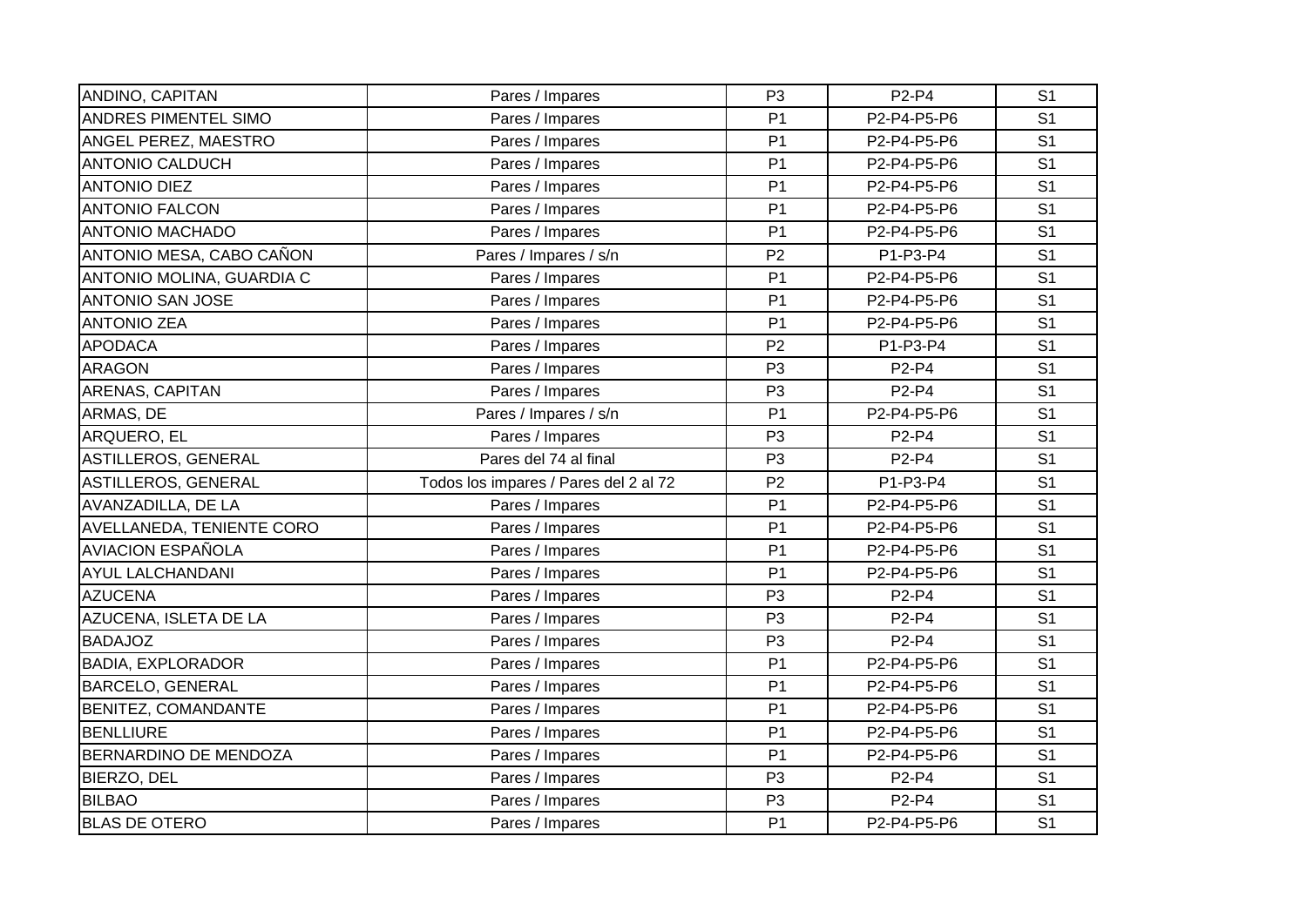| <b>BOCANA, DE LA</b>        | Pares / Impares                        | P <sub>3</sub> | P2-P4       | S <sub>1</sub> |
|-----------------------------|----------------------------------------|----------------|-------------|----------------|
| <b>BRAGADO, TENIENTE</b>    | Pares / Impares                        | P <sub>2</sub> | P1-P3-P4    | S <sub>1</sub> |
| <b>BUCETA, GENERAL</b>      | Pares / Impares                        | P <sub>1</sub> | P2-P4-P5-P6 | S <sub>1</sub> |
| <b>BUENO ESPINOSA</b>       | Pares / Impares                        | P <sub>1</sub> | P2-P4-P5-P6 | S <sub>1</sub> |
| <b>BUSTAMANTE</b>           | Pares / Impares                        | P <sub>2</sub> | P1-P3-P4    | S <sub>1</sub> |
| <b>CACERES</b>              | Pares / Impares                        | P <sub>3</sub> | P2-P4       | S <sub>1</sub> |
| <b>CADIZ</b>                | Pares / Impares                        | P <sub>1</sub> | P2-P4-P5-P6 | S <sub>1</sub> |
| CALDERON DE LA BARCA        | Pares / Impares                        | P <sub>1</sub> | P2-P4-P5-P6 | S <sub>1</sub> |
| CALLAO, EL                  | Pares / Impares                        | P <sub>2</sub> | P1-P3-P4    | S <sub>1</sub> |
| <b>CANDIDO LOBERA</b>       | Pares / Impares / s/n                  | P <sub>1</sub> | P2-P4-P5-P6 | S <sub>1</sub> |
| <b>CANOVAS DEL CASTILLO</b> | Pares / Impares                        | P <sub>1</sub> | P2-P4-P5-P6 | S <sub>1</sub> |
| CARLOS RAMIREZ DE ARELLAN   | Pares / Impares                        | P <sub>1</sub> | P2-P4-P5-P6 | S <sub>1</sub> |
| <b>CARLOS V</b>             | Pares / Impares                        | P <sub>2</sub> | P1-P3-P4    | S <sub>1</sub> |
| CASAÑA, TENIENTE            | Pares / Impares                        | P <sub>2</sub> | P1-P3-P4    | S <sub>1</sub> |
| <b>CASTELAR</b>             | Pares / Impares                        | P <sub>1</sub> | P2-P4-P5-P6 | S <sub>1</sub> |
| CASTELLON DE LA PLANA       | Pares / Impares                        | P <sub>1</sub> | P2-P4-P5-P6 | S <sub>1</sub> |
| <b>CASTILLA</b>             | Pares / Impares                        | P <sub>3</sub> | P2-P4       | S <sub>1</sub> |
| <b>CASTILLEJOS</b>          | Pares / Impares                        | P <sub>1</sub> | P2-P4-P5-P6 | S <sub>1</sub> |
| <b>CATALUÑA</b>             | Pares / Impares                        | P <sub>3</sub> | P2-P4       | S <sub>1</sub> |
| CEBOLLINOS, CORONEL         | Pares / Impares                        | P <sub>3</sub> | P2-P4       | S <sub>1</sub> |
| <b>CERVERA</b>              | Pares / Impares                        | P <sub>2</sub> | P1-P3-P4    | S <sub>1</sub> |
| <b>CEUTA</b>                | Pares / Impares                        | P <sub>3</sub> | P2-P4       | S <sub>1</sub> |
| CHACEL, GENERAL             | Pares / Impares                        | P <sub>1</sub> | P2-P4-P5-P6 | S <sub>1</sub> |
| <b>CHALETS HIPICA</b>       | Pares / Impares                        | P <sub>2</sub> | P1-P3-P4    | S <sub>1</sub> |
| <b>CHURRUCA</b>             | Pares / Impares                        | P <sub>2</sub> | P1-P3-P4    | S <sub>1</sub> |
| <b>CIPREA</b>               | Pares / Impares                        | P <sub>3</sub> | P2-P4       | S <sub>1</sub> |
| CIRCUNVALACION, CARRETERA   | Todos los pares e impares hasta el 300 | P <sub>3</sub> | P2-P4       | S <sub>1</sub> |
| <b>CISNEROS, CARDENAL</b>   | Pares / Impares                        | P <sub>1</sub> | P2-P4-P5-P6 | S <sub>1</sub> |
| <b>CLAVEL</b>               | Pares / Impares                        | P <sub>3</sub> | P2-P4       | S <sub>1</sub> |
| <b>COMPAÑIA DE MAR</b>      | Pares / Impares                        | P <sub>1</sub> | P2-P4-P5-P6 | S <sub>1</sub> |
| <b>CONCEPCION</b>           | Pares / Impares                        | P <sub>1</sub> | P2-P4-P5-P6 | S <sub>1</sub> |
| CONCHAS, DE LAS             | Pares / Impares                        | P <sub>3</sub> | P2-P4       | S <sub>1</sub> |
| <b>CONDE DEL SERRALLO</b>   | Pares / Impares                        | P <sub>1</sub> | P2-P4-P5-P6 | S <sub>1</sub> |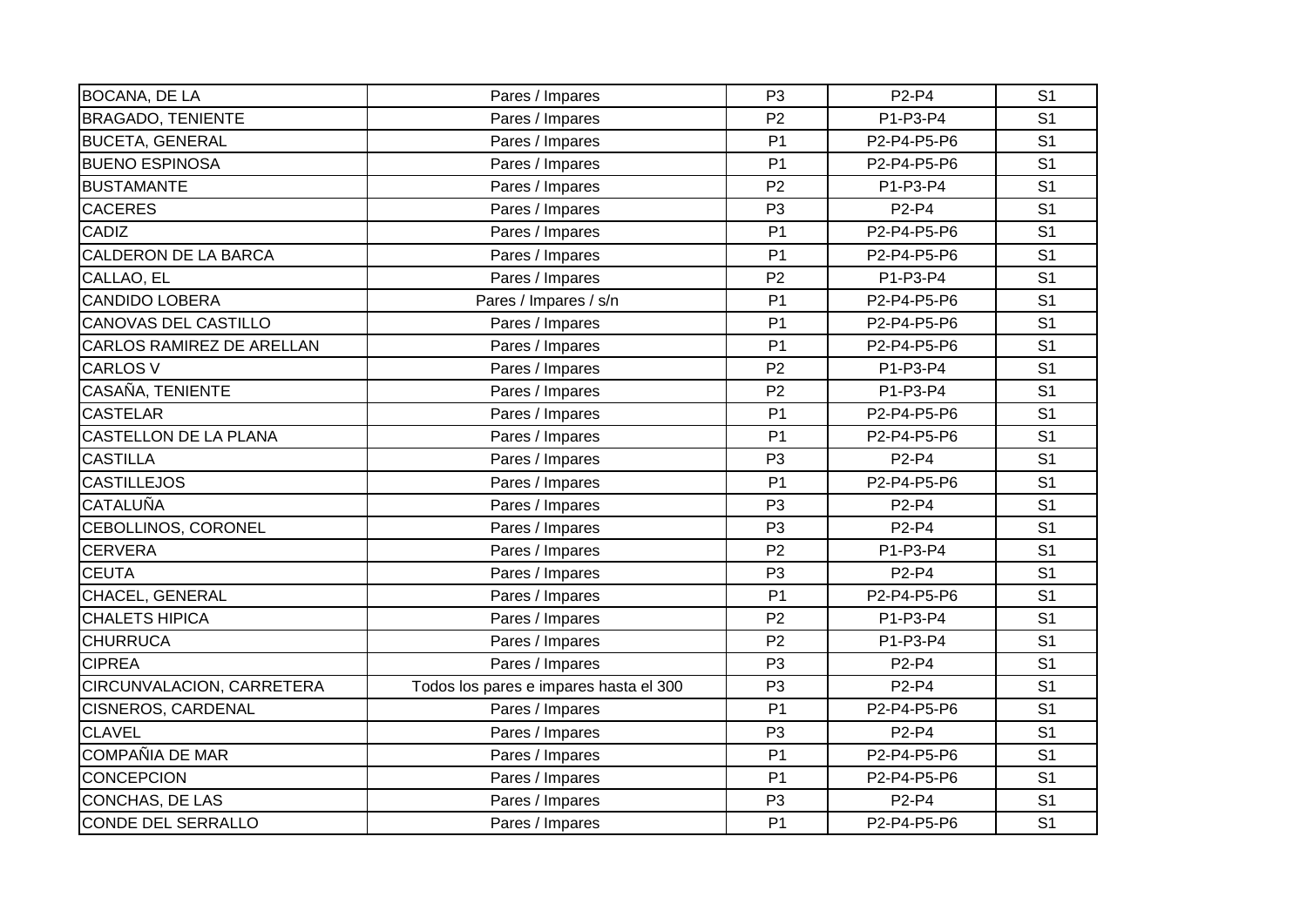| <b>CONSEJO DE EUROPA</b>         | Pares / Impares       | P <sub>1</sub> | P2-P4-P5-P6                    | S <sub>1</sub> |
|----------------------------------|-----------------------|----------------|--------------------------------|----------------|
| <b>CONSTANCIA</b>                | Pares / Impares       | P <sub>1</sub> | P2-P4-P5-P6                    | S <sub>1</sub> |
| <b>CORAL</b>                     | Pares / Impares / s/n | P <sub>3</sub> | P2-P4                          | S <sub>1</sub> |
| <b>CORDOBA</b>                   | Pares / Impares       | P <sub>1</sub> | P2-P4-P5-P6                    | S <sub>1</sub> |
| COREA, DE                        | Pares / Impares       | P <sub>2</sub> | P1-P3-P4                       | S <sub>1</sub> |
| <b>CORUÑA</b>                    | Pares / Impares       | P <sub>3</sub> | $P2-P4$                        | S <sub>1</sub> |
| COSSIO, CAPITAN                  | Pares / Impares       | P <sub>1</sub> | P2-P4-P5-P6                    | S <sub>1</sub> |
| CRUZ ROJA, DE LA                 | Pares / Impares       | P <sub>1</sub> | P2-P4-P5-P6                    | S <sub>1</sub> |
| <b>CUATRO CULTURAS, DE LAS</b>   | Pares / Impares / s/n | P <sub>1</sub> | P2-P4-P5-P6                    | S <sub>1</sub> |
| <b>CUERPO NACIONAL DE POLICI</b> | Pares / Impares       | P <sub>1</sub> | P2-P4-P5-P6                    | S <sub>1</sub> |
| <b>CULTURAS, DE LAS</b>          | Pares / Impares       | P <sub>1</sub> | P2-P4-P5-P6                    | S <sub>1</sub> |
| <b>CURRUQUERO</b>                | Pares / Impares       | P <sub>1</sub> | P2-P4-P5-P6                    | S <sub>1</sub> |
| <b>DALIA</b>                     | Pares / Impares       | P <sub>3</sub> | P2-P4                          | S <sub>1</sub> |
| <b>DAMASO ALONSO</b>             | Pares / Impares       | P <sub>1</sub> | P2-P4-P5-P6                    | S <sub>1</sub> |
| <b>DAOIZ Y VELARDE</b>           | Pares / Impares       | P <sub>1</sub> | P2-P4-P5-P6                    | S <sub>1</sub> |
| <b>DAVID MELUL</b>               | Pares / Impares       | P <sub>1</sub> | P2-P4-P5-P6                    | S <sub>1</sub> |
| DEMOCRACIA, DE LA                | Pares / Impares       | P <sub>1</sub> | P2-P4-P5-P6                    | S <sub>1</sub> |
| DEPURADORA, DE LA                | Pares / Impares / s/n | P <sub>2</sub> | P1-P3-P4                       | S <sub>1</sub> |
| <b>DIEZ VICARIO</b>              | Pares / Impares       | P <sub>1</sub> | P2-P4-P5-P6                    | S <sub>1</sub> |
| <b>DIQUE SUR</b>                 | Pares / Impares       | P <sub>2</sub> | P1-P3-P4                       | S <sub>1</sub> |
| <b>DOCTOR JOAQUIN LAMAS</b>      | Pares / Impares       | P <sub>3</sub> | P2-P4                          | S <sub>1</sub> |
| DOCTOR JOSE JATIVA GARCIA        | Pares / Impares       | P <sub>1</sub> | P2-P4-P5-P6                    | S <sub>1</sub> |
| DOCTOR RODRIGUEZ PORTILLO        | Pares / Impares       | P <sub>1</sub> | P2-P4-P5-P6                    | S <sub>1</sub> |
| <b>DOS DE MAYO</b>               | Pares / Impares       | P <sub>2</sub> | P1-P3-P4                       | S <sub>1</sub> |
| DR. MIGUEL GOMEZ MORALES         | Pares / Impares       | P <sub>3</sub> | P <sub>2</sub> -P <sub>4</sub> | S <sub>1</sub> |
| <b>DUQUE DE AHUMADA</b>          | Pares / Impares       | P <sub>1</sub> | P2-P4-P5-P6                    | S <sub>1</sub> |
| DUQUE DE AHUMADA-MANTELET        | Pares / Impares       | P <sub>1</sub> | P2-P4-P5-P6                    | S <sub>1</sub> |
| <b>DUQUESA DE LA VICTORIA</b>    | Pares / Impares       | P <sub>1</sub> | P2-P4-P5-P6                    | S <sub>1</sub> |
| <b>ECHEGARAY</b>                 | Pares / Impares       | P <sub>1</sub> | P2-P4-P5-P6                    | S <sub>1</sub> |
| <b>EJERCITO ESPAÑOL</b>          | Pares / Impares       | P <sub>1</sub> | P2-P4-P5-P6                    | S <sub>1</sub> |
| <b>EL SONETO</b>                 | Pares / Impares       | P <sub>1</sub> | P2-P4-P5-P6                    | S <sub>1</sub> |
| ELCHE, DE                        | Pares / Impares       | P <sub>1</sub> | P2-P4-P5-P6                    | S <sub>1</sub> |
| <b>ELOY GONZALO</b>              | Pares / Impares       | P <sub>1</sub> | P2-P4-P5-P6                    | S <sub>1</sub> |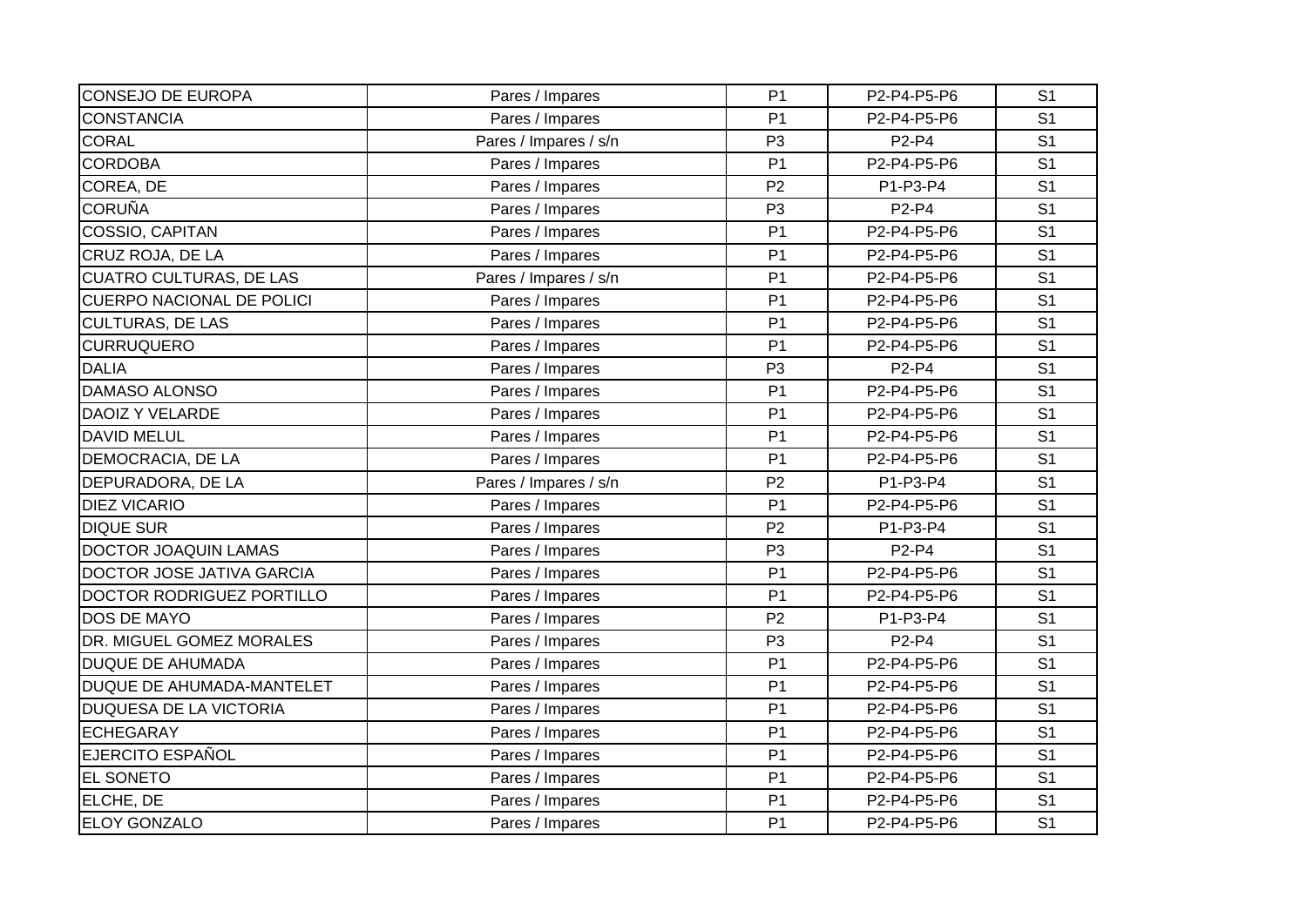| <b>EMILIO PRADOS</b>           | Pares / Impares                         | P <sub>1</sub> | P2-P4-P5-P6                    | S <sub>1</sub> |
|--------------------------------|-----------------------------------------|----------------|--------------------------------|----------------|
| EMPERADOR, COMANDANTE          | Pares / Impares                         | P <sub>1</sub> | P2-P4-P5-P6                    | S <sub>1</sub> |
| ENRIQUE MAESTRE, ALFEREZ       | Pares / Impares                         | P <sub>1</sub> | P2-P4-P5-P6                    | S <sub>1</sub> |
| <b>ESCULTOR ANDRES LOPEZ</b>   | Pares / Impares                         | P <sub>3</sub> | P2-P4                          | S <sub>1</sub> |
| <b>ESPAÑA</b>                  | Pares / Impares                         | P <sub>1</sub> | P2-P4-P5-P6                    | S <sub>1</sub> |
| ESPAÑOLETO, EL                 | Pares / Impares                         | P <sub>1</sub> | P2-P4-P5-P6                    | S <sub>1</sub> |
| <b>ESPIGA</b>                  | Pares / Impares                         | P <sub>3</sub> | P2-P4                          | S <sub>1</sub> |
| EUROPA, DE                     | Pares / Impares                         | P <sub>2</sub> | P1-P3-P4                       | S <sub>1</sub> |
| EXPLANADA DEL GURUGU           | Pares / Impares                         | P <sub>3</sub> | P2-P4                          | S <sub>1</sub> |
| <b>FEDERICO GARCIA LORCA</b>   | Pares / Impares                         | P <sub>1</sub> | P2-P4-P5-P6                    | S <sub>1</sub> |
| <b>FERNANDEZ CUEVAS</b>        | Pares / Impares                         | P <sub>1</sub> | P2-P4-P5-P6                    | S <sub>1</sub> |
| FERROL, DEL                    | Pares / Impares                         | P <sub>3</sub> | P2-P4                          | S <sub>1</sub> |
| <b>FICUS</b>                   | Pares / Impares                         | P <sub>3</sub> | P <sub>2</sub> -P <sub>4</sub> | S <sub>1</sub> |
| FLOMESTA, TENIENTE             | Pares / Impares / s/n                   | P <sub>2</sub> | P1-P3-P4                       | S <sub>1</sub> |
| FLORENTINA, DE LA              | Pares / Impares                         | P <sub>1</sub> | P2-P4-P5-P6                    | S <sub>1</sub> |
| <b>FLORES Y MARIPOSAS</b>      | Pares / Impares                         | P <sub>3</sub> | P2-P4                          | S <sub>1</sub> |
| <b>FORTUNY</b>                 | Pares / Impares                         | P <sub>1</sub> | P2-P4-P5-P6                    | S <sub>1</sub> |
| FRADERA, CABO DE MAR           | Pares / Impares                         | P <sub>2</sub> | P1-P3-P4                       | S <sub>1</sub> |
| <b>FRANCISCO DE MIRANDA</b>    | Pares / Impares                         | P <sub>1</sub> | P2-P4-P5-P6                    | S <sub>1</sub> |
| FRANCISCO HERNANDEZ DIAZ       | Pares / Impares                         | P <sub>1</sub> | P2-P4-P5-P6                    | S <sub>1</sub> |
| <b>FRANCISCO MAS AZNAR</b>     | Pares / Impares                         | P <sub>1</sub> | P2-P4-P5-P6                    | S <sub>1</sub> |
| FRANCISCO MIR BERLANGA, M      | Pares / Impares                         | P <sub>2</sub> | P1-P3-P4                       | S <sub>1</sub> |
| <b>FRANCISCO PIZARRO</b>       | Pares nº 2 y nº 4                       | P <sub>1</sub> | P2-P4-P5-P6                    | S <sub>1</sub> |
| FRANCISCO SANCHEZ BARBERO      | Pares / Impares                         | P <sub>1</sub> | P2-P4-P5-P6                    | S <sub>1</sub> |
| <b>FUENGIROLA</b>              | Pares / Impares                         | P <sub>2</sub> | P1-P3-P4                       | S <sub>1</sub> |
| <b>FUERTE DE SAN CARLOS</b>    | Pares / Impares                         | P <sub>1</sub> | P2-P4-P5-P6                    | S <sub>1</sub> |
| <b>FUERTE DE SAN MIGUEL</b>    | Pares / Impares                         | P <sub>1</sub> | P2-P4-P5-P6                    | S <sub>1</sub> |
| <b>GABRIEL CELAYA</b>          | Pares / Impares                         | P <sub>1</sub> | P2-P4-P5-P6                    | S <sub>1</sub> |
| <b>GABRIEL DE MORALES</b>      | Pares / Impares                         | P <sub>1</sub> | P2-P4-P5-P6                    | S <sub>1</sub> |
| <b>GARCERAN, DOCTOR</b>        | Pares / Impares                         | P <sub>1</sub> | P2-P4-P5-P6                    | S <sub>1</sub> |
| <b>GARCIA CABRELLES</b>        | Todos los pares e impares del 1 al 11   | P <sub>1</sub> | P2-P4-P5-P6                    | S <sub>1</sub> |
| GARCIA MARGALLO, GENERAL       | Pares del 2 al 16 / Impares del 1 al 15 | P <sub>1</sub> | P2-P4-P5-P6                    | S <sub>1</sub> |
| <b>GARCIA MARTINEZ, MEDICO</b> | Pares / Impares / s/n                   | P <sub>2</sub> | P1-P3-P4                       | S <sub>1</sub> |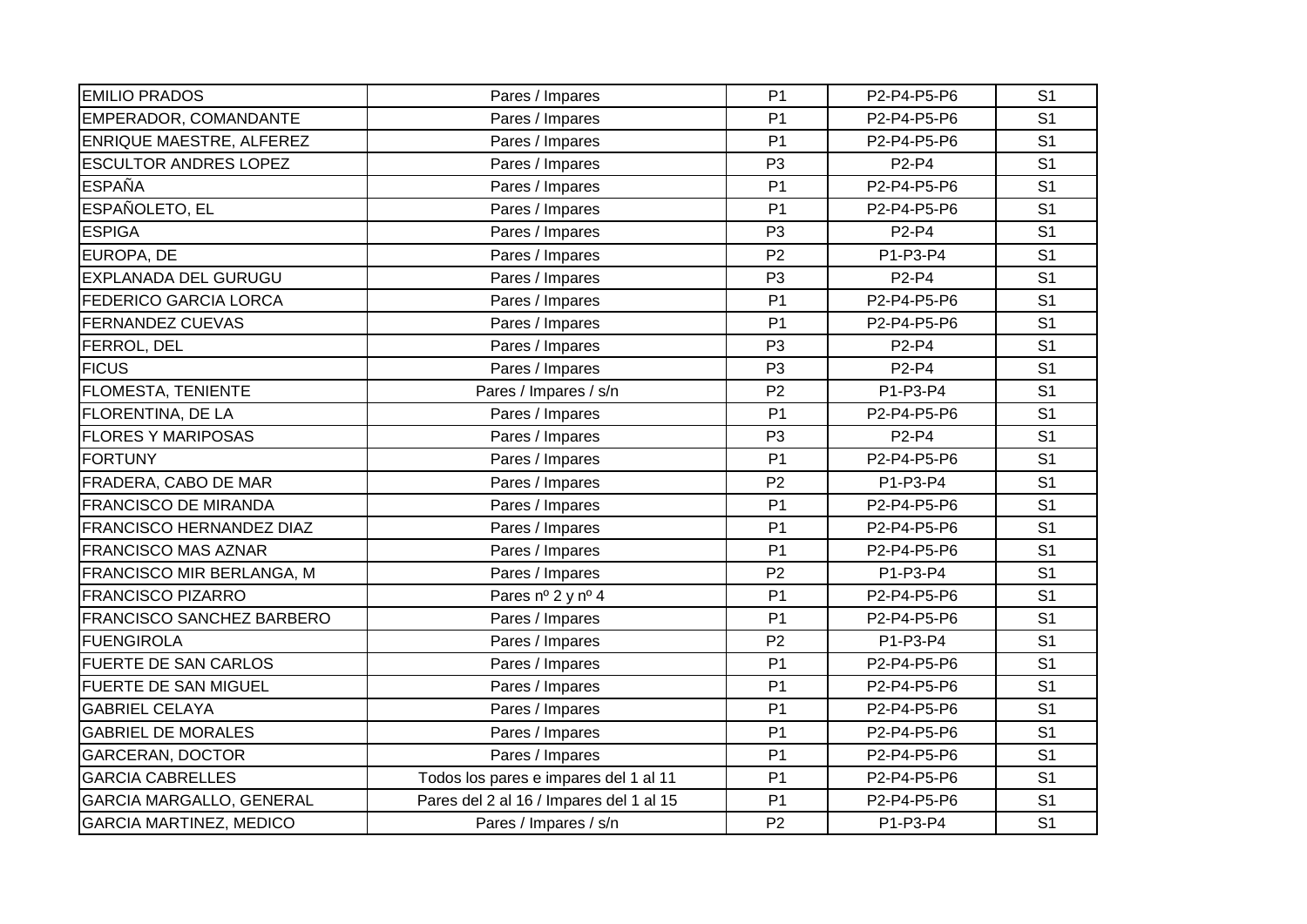| <b>GARCIA MORATO, COMANDANTE</b> | Pares / Impares                         | P <sub>2</sub> | P1-P3-P4                       | S <sub>1</sub> |
|----------------------------------|-----------------------------------------|----------------|--------------------------------|----------------|
| <b>GARDENIA</b>                  | Pares / Impares                         | P <sub>3</sub> | P2-P4                          | S <sub>1</sub> |
| <b>GERARDO DIEGO</b>             | Pares / Impares                         | P <sub>1</sub> | P2-P4-P5-P6                    | S <sub>1</sub> |
| <b>GERONA</b>                    | Pares / Impares                         | P <sub>1</sub> | P2-P4-P5-P6                    | S <sub>1</sub> |
| <b>GOLETA, DE LA</b>             | Pares / Impares                         | P <sub>2</sub> | P1-P3-P4                       | S <sub>1</sub> |
| <b>GOMEZ JORDANA, GRUPOS</b>     | Pares / Impares                         | P <sub>3</sub> | P2-P4                          | S <sub>1</sub> |
| <b>GOYA</b>                      | Pares / Impares                         | P <sub>1</sub> | P2-P4-P5-P6                    | S <sub>1</sub> |
| <b>GRAN CAPITAN</b>              | Pares del 2 al 14 / Impares del 1 al 13 | P <sub>1</sub> | P2-P4-P5-P6                    | S <sub>1</sub> |
| <b>GRAN TAPIZ</b>                | Pares / Impares                         | P <sub>3</sub> | P2-P4                          | S <sub>1</sub> |
| <b>GRANADA</b>                   | Pares / Impares                         | P <sub>1</sub> | P2-P4-P5-P6                    | S <sub>1</sub> |
| <b>GRANADOS, MUSICO</b>          | Pares / Impares                         | P <sub>1</sub> | P2-P4-P5-P6                    | S <sub>1</sub> |
| <b>GRANJA AGRICOLA</b>           | Pares / Impares / s/n                   | P <sub>3</sub> | P2-P4                          | S <sub>1</sub> |
| GRANJERA, LA                     | Pares / Impares                         | P <sub>3</sub> | P2-P4                          | S <sub>1</sub> |
| <b>GRAVINA</b>                   | Pares / Impares                         | P <sub>2</sub> | P1-P3-P4                       | S <sub>1</sub> |
| GRECO, EL                        | Pares / Impares                         | P <sub>1</sub> | P2-P4-P5-P6                    | S <sub>1</sub> |
| <b>GUARDIA WALONA</b>            | Pares / Impares                         | P <sub>1</sub> | P2-P4-P5-P6                    | S <sub>1</sub> |
| GUERRERO ROMERO, ALFEREZ         | Pares / Impares                         | P <sub>1</sub> | P2-P4-P5-P6                    | S <sub>1</sub> |
| <b>GUILOCHE, CAPITAN</b>         | Pares / Impares                         | P <sub>1</sub> | P2-P4-P5-P6                    | S <sub>1</sub> |
| <b>GURUGU</b>                    | Pares / Impares                         | P <sub>3</sub> | P2-P4                          | S <sub>1</sub> |
| HACH MOHAMED AMAR                | Pares / Impares                         | P <sub>3</sub> | P2-P4                          | S <sub>1</sub> |
| <b>HARDU</b>                     | Pares / Impares                         | P <sub>3</sub> | P2-P4                          | S <sub>1</sub> |
| HARDU, PREFABRICADAS             | Pares / Impares                         | P <sub>3</sub> | P <sub>2</sub> -P <sub>4</sub> | S <sub>1</sub> |
| <b>HERMANO CRESCENCIO</b>        | Pares / Impares                         | P <sub>1</sub> | P2-P4-P5-P6                    | S <sub>1</sub> |
| HERMANOS DE LA SALLE             | Pares / Impares                         | P <sub>1</sub> | P2-P4-P5-P6                    | S <sub>1</sub> |
| <b>HERNANDEZ</b>                 | Pares / Impares                         | P <sub>1</sub> | P2-P4-P5-P6                    | S <sub>1</sub> |
| <b>HERNANDO DE ZAFRA</b>         | Pares / Impares                         | P <sub>1</sub> | P2-P4-P5-P6                    | S <sub>1</sub> |
| HEROES DE ALCANTARA              | Pares / Impares / s/n                   | P <sub>2</sub> | P1-P3-P4                       | S <sub>1</sub> |
| <b>HEROES DE ESPAÑA</b>          | Pares / Impares                         | P <sub>1</sub> | P2-P4-P5-P6                    | S <sub>1</sub> |
| HORNABEQUE, FOSO DE              | Pares / Impares / s/n                   | P <sub>1</sub> | P2-P4-P5-P6                    | S <sub>1</sub> |
| <b>HORNO</b>                     | Pares / Impares                         | P <sub>1</sub> | P2-P4-P5-P6                    | S <sub>1</sub> |
| <b>HORTENSIA</b>                 | Pares / Impares                         | P <sub>3</sub> | P2-P4                          | S <sub>1</sub> |
| <b>HOSPITAL MILITAR</b>          | Pares / Impares                         | P <sub>3</sub> | P2-P4                          | S <sub>1</sub> |
| <b>HUERTA CABO</b>               | Pares / Impares / s/n                   | P <sub>3</sub> | P2-P4                          | S <sub>1</sub> |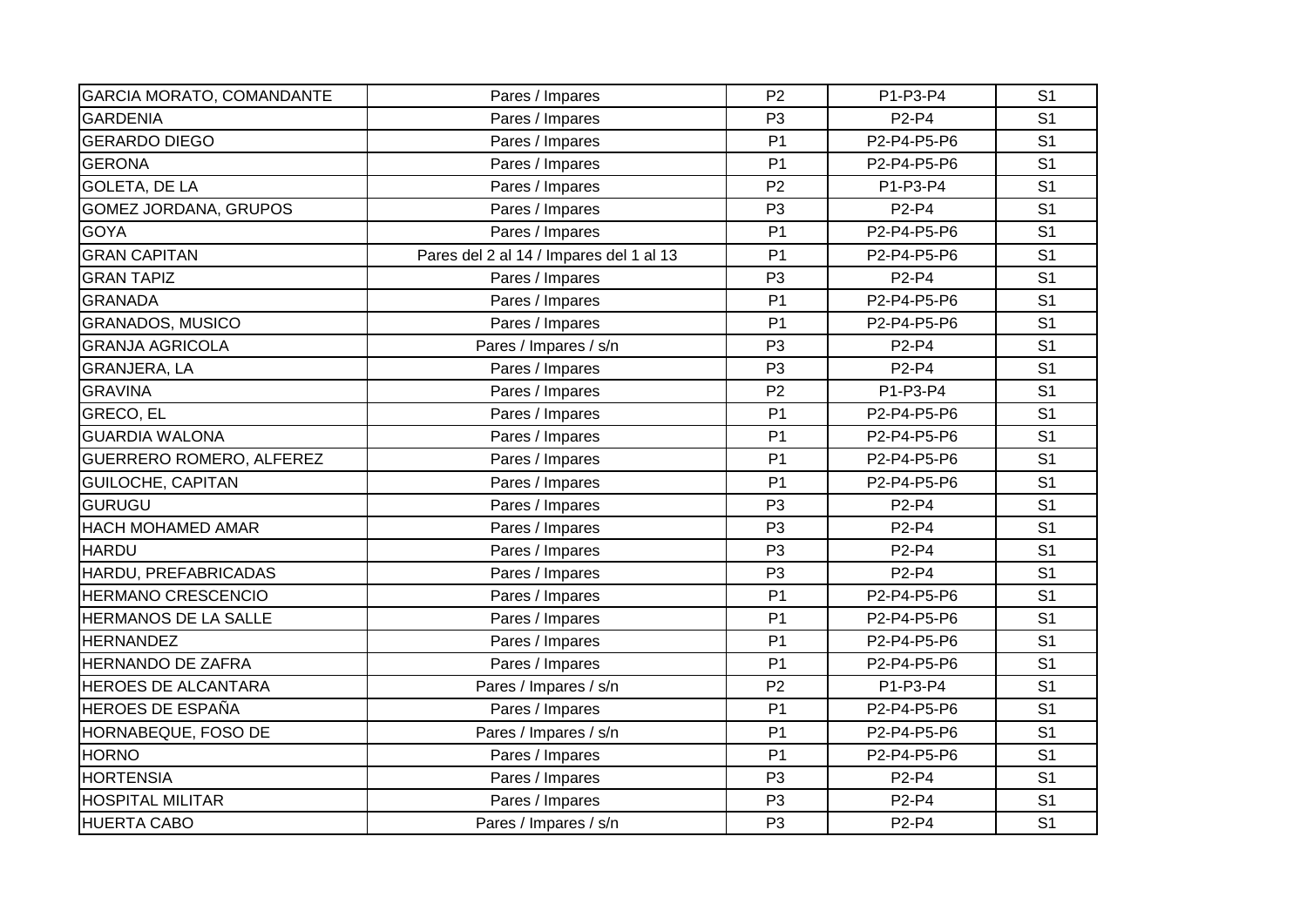| <b>HUERTA CALDERON</b>          | Pares / Impares / s/n                   | P <sub>3</sub> | P2-P4       | S <sub>1</sub> |
|---------------------------------|-----------------------------------------|----------------|-------------|----------------|
| <b>HUERTA CANO</b>              | Pares / Impares                         | P <sub>3</sub> | P2-P4       | S <sub>1</sub> |
| HUERTA CARRILLO-NAVARRO         | Pares / Impares                         | P <sub>3</sub> | P2-P4       | S <sub>1</sub> |
| <b>HUERTA LAVADERO</b>          | Pares / Impares / s/n                   | P <sub>3</sub> | P2-P4       | S <sub>1</sub> |
| <b>HUERTA SALAMA</b>            | Pares / Impares                         | P <sub>3</sub> | P2-P4       | S <sub>1</sub> |
| <b>IBAÑEZ MARIN</b>             | Pares del 2 al 44 / Impares del 1 al 97 | P <sub>1</sub> | P2-P4-P5-P6 | S <sub>1</sub> |
| IBIZA, DE                       | Pares / Impares                         | P <sub>3</sub> | P2-P4       | S <sub>1</sub> |
| <b>ILDEFONSO INFANTES</b>       | Pares / Impares                         | P <sub>1</sub> | P2-P4-P5-P6 | S <sub>1</sub> |
| <b>INFANTA CRISTINA</b>         | Pares / Impares                         | P <sub>3</sub> | P2-P4       | S <sub>1</sub> |
| <b>INFANTA ELENA</b>            | Pares / Impares                         | P <sub>3</sub> | P2-P4       | S <sub>1</sub> |
| <b>INFANTAS DE ESPAÑA</b>       | Pares / Impares                         | P <sub>3</sub> | P2-P4       | S <sub>1</sub> |
| <b>INFANTERIA</b>               | Pares del 2 al 22                       | P <sub>1</sub> | P2-P4-P5-P6 | S <sub>1</sub> |
| <b>INGENIERO JUAN CABALLERO</b> | Pares / Impares                         | P <sub>1</sub> | P2-P4-P5-P6 | S <sub>1</sub> |
| INGENIERO MIGUEL DE PEREA       | Pares / Impares                         | P <sub>1</sub> | P2-P4-P5-P6 | S <sub>1</sub> |
| <b>JACINTO DE OBAL</b>          | Pares / Impares                         | P <sub>1</sub> | P2-P4-P5-P6 | S <sub>1</sub> |
| <b>JACINTO RUIZ MENDOZA</b>     | Pares / Impares                         | P <sub>1</sub> | P2-P4-P5-P6 | S <sub>1</sub> |
| <b>JAEN</b>                     | Pares / Impares                         | P <sub>1</sub> | P2-P4-P5-P6 | S <sub>1</sub> |
| <b>JARDINES</b>                 | Pares / Impares                         | P <sub>1</sub> | P2-P4-P5-P6 | S <sub>1</sub> |
| <b>JAZMIN</b>                   | Pares / Impares                         | P <sub>3</sub> | P2-P4       | S <sub>1</sub> |
| JEREZ, DE                       | Pares / Impares                         | P <sub>1</sub> | P2-P4-P5-P6 | S <sub>1</sub> |
| JIMENEZ BENHAMU, COMANDAN       | Pares / Impares                         | P <sub>1</sub> | P2-P4-P5-P6 | S <sub>1</sub> |
| <b>JIMENEZ E IGLESIAS</b>       | Pares / Impares                         | P <sub>3</sub> | P2-P4       | S <sub>1</sub> |
| <b>JORGE GUILLEN</b>            | Pares / Impares                         | P <sub>1</sub> | P2-P4-P5-P6 | S <sub>1</sub> |
| <b>JOSE BERGAMIN</b>            | Pares / Impares                         | P <sub>1</sub> | P2-P4-P5-P6 | S <sub>1</sub> |
| <b>JOSE LUIS FERNANDEZ</b>      | Pares / Impares                         | P <sub>3</sub> | P2-P4       | S <sub>1</sub> |
| <b>JOSE MORENO VILLA</b>        | Pares / Impares                         | P <sub>1</sub> | P2-P4-P5-P6 | S <sub>1</sub> |
| JOSE OBADIA BENHAMU             | Pares / Impares                         | P <sub>1</sub> | P2-P4-P5-P6 | S <sub>1</sub> |
| <b>JUAN CARLOS I, REY</b>       | Pares / Impares                         | P <sub>1</sub> | P2-P4-P5-P6 | S <sub>1</sub> |
| <b>JUAN DE AUSTRIA</b>          | Pares / Impares                         | P <sub>1</sub> | P2-P4-P5-P6 | S <sub>1</sub> |
| <b>JUAN DE JUANES</b>           | Pares / Impares                         | P <sub>1</sub> | P2-P4-P5-P6 | S <sub>1</sub> |
| <b>JUAN DE LANUZA</b>           | Pares / Impares                         | P <sub>1</sub> | P2-P4-P5-P6 | S <sub>1</sub> |
| <b>JUAN DE LARA</b>             | Pares / Impares                         | P <sub>1</sub> | P2-P4-P5-P6 | S <sub>1</sub> |
| <b>JUAN MARTIN PAREDES</b>      | Pares / Impares                         | P <sub>1</sub> | P2-P4-P5-P6 | S <sub>1</sub> |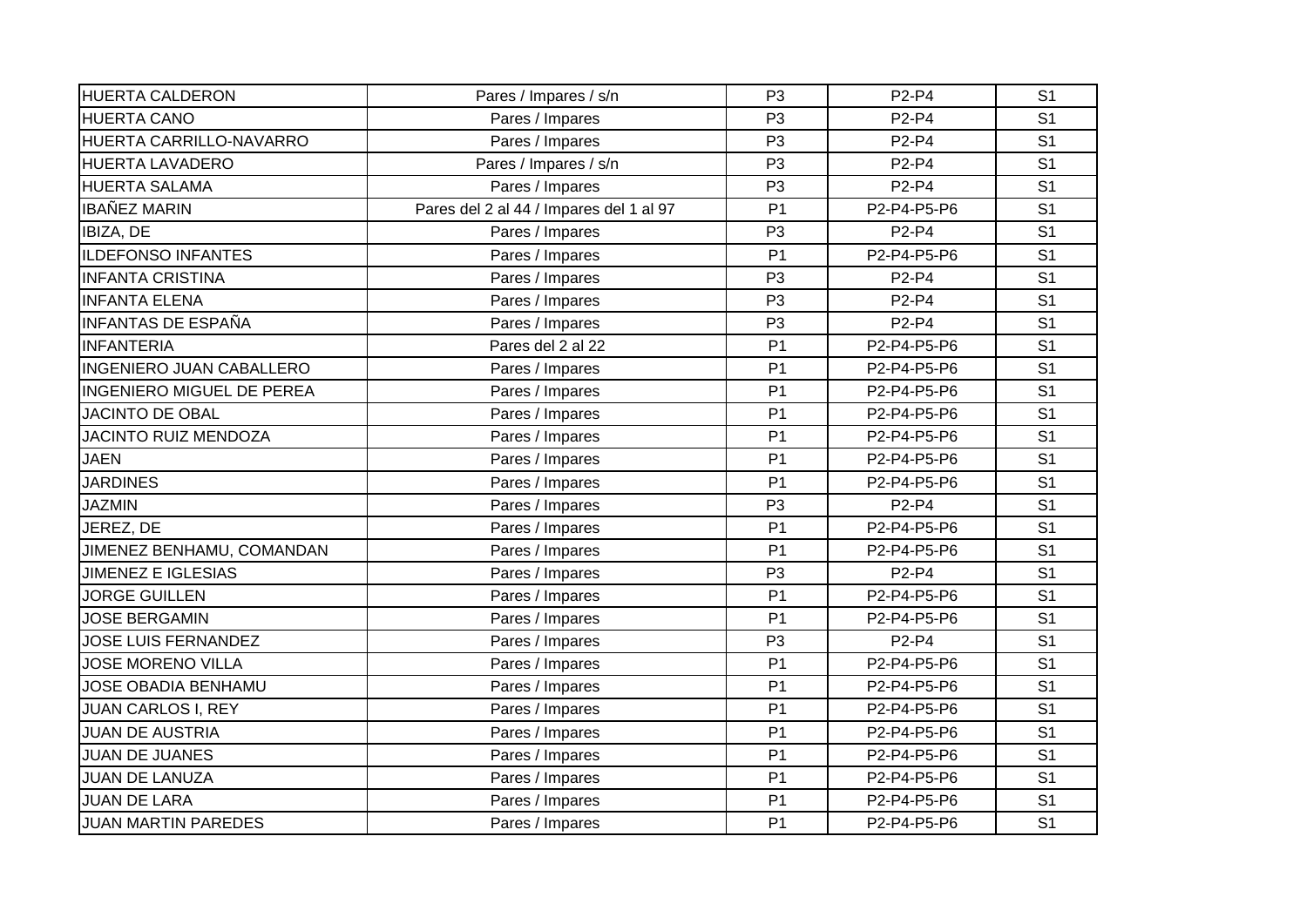| <b>JUAN RAMON JIMENEZ-A</b> | Pares / Impares                                | P <sub>1</sub> | P2-P4-P5-P6                    | S <sub>1</sub> |
|-----------------------------|------------------------------------------------|----------------|--------------------------------|----------------|
| <b>JUAN RAMON JIMENEZ-B</b> | Pares / Impares                                | P <sub>1</sub> | P2-P4-P5-P6                    | S <sub>1</sub> |
| <b>JUAN RIOS GARCIA</b>     | Pares / Impares                                | P <sub>1</sub> | P2-P4-P5-P6                    | S <sub>1</sub> |
| <b>JUSTO SANCHO MIÑANO</b>  | Pares / Impares                                | P <sub>1</sub> | P2-P4-P5-P6                    | S <sub>1</sub> |
| <b>LA NOVELA</b>            | Pares / Impares                                | P <sub>1</sub> | P2-P4-P5-P6                    | S <sub>1</sub> |
| <b>LA POESIA</b>            | Pares / Impares                                | P <sub>1</sub> | P2-P4-P5-P6                    | S <sub>1</sub> |
| <b>LA PROSA</b>             | Pares / Impares                                | P <sub>1</sub> | P2-P4-P5-P6                    | S <sub>1</sub> |
| LABERINTO, EL               | Pares / Impares                                | P <sub>3</sub> | P <sub>2</sub> -P <sub>4</sub> | S <sub>1</sub> |
| <b>LAS ODAS</b>             | Pares / Impares                                | P <sub>1</sub> | P2-P4-P5-P6                    | S <sub>1</sub> |
| <b>LAS RIMAS</b>            | Pares / Impares                                | P <sub>1</sub> | P2-P4-P5-P6                    | S <sub>1</sub> |
| <b>LATERAL DE LA HIPICA</b> | Pares / Impares                                | P <sub>2</sub> | P1-P3-P4                       | S <sub>1</sub> |
| LAZAGA, GENERAL             | Pares / Impares                                | P <sub>2</sub> | P1-P3-P4                       | S <sub>1</sub> |
| LEANDRO ALFAYA REY          | Pares / Impares                                | P <sub>3</sub> | P <sub>2</sub> -P <sub>4</sub> | S <sub>1</sub> |
| <b>LEDESMA</b>              | Pares / Impares                                | P <sub>1</sub> | P2-P4-P5-P6                    | S <sub>1</sub> |
| <b>LEGION, LA</b>           | Pares / Impares                                | P <sub>3</sub> | P2-P4                          | S <sub>1</sub> |
| <b>LEON</b>                 | Pares / Impares                                | P <sub>3</sub> | P2-P4                          | S <sub>1</sub> |
| <b>LEON FELIPE</b>          | Pares / Impares                                | P <sub>1</sub> | P2-P4-P5-P6                    | S <sub>1</sub> |
| LERCHUNDI, PADRE            | Pares / Impares                                | P <sub>1</sub> | P2-P4-P5-P6                    | S <sub>1</sub> |
| <b>LERIDA</b>               | Pares / Impares                                | P <sub>1</sub> | P2-P4-P5-P6                    | S <sub>1</sub> |
| <b>LIRIO</b>                | Pares / Impares                                | P <sub>3</sub> | P2-P4                          | S <sub>1</sub> |
| LOPE DE VEGA                | Pares / Impares                                | P <sub>1</sub> | P2-P4-P5-P6                    | S <sub>1</sub> |
| LOPEZ MORENO                | Pares / Impares                                | P <sub>1</sub> | P2-P4-P5-P6                    | S <sub>1</sub> |
| <b>LOS POEMAS</b>           | Pares / Impares                                | P <sub>1</sub> | P2-P4-P5-P6                    | S <sub>1</sub> |
| <b>LOS POETAS</b>           | Pares / Impares                                | P <sub>1</sub> | P2-P4-P5-P6                    | S <sub>1</sub> |
| <b>LOS VERSOS</b>           | Pares / Impares                                | P <sub>1</sub> | P2-P4-P5-P6                    | S <sub>1</sub> |
| <b>LUGO</b>                 | Pares / Impares                                | P <sub>3</sub> | P2-P4                          | S <sub>1</sub> |
| <b>LUIS CERNUDA</b>         | Pares / Impares                                | P <sub>1</sub> | P2-P4-P5-P6                    | S <sub>1</sub> |
| <b>LUIS DE CAPPA</b>        | Pares / Impares                                | P <sub>1</sub> | P2-P4-P5-P6                    | S <sub>1</sub> |
| <b>LUIS DE OSTARIZ</b>      | Pares del 12 al final / Impares del 5 al final | P <sub>3</sub> | P <sub>2</sub> -P <sub>4</sub> | S <sub>1</sub> |
| <b>LUIS DE SOTOMAYOR</b>    | Pares / Impares                                | P <sub>1</sub> | P2-P4-P5-P6                    | S <sub>1</sub> |
| <b>LUIS MORANDEIRA</b>      | Pares / Impares                                | P <sub>1</sub> | P2-P4-P5-P6                    | S <sub>1</sub> |
| LUNA, SARGENTO              | Pares / Impares                                | P <sub>1</sub> | P2-P4-P5-P6                    | S <sub>1</sub> |
| MACIAS, GENERAL             | Pares / Impares                                | P <sub>1</sub> | P2-P4-P5-P6                    | S <sub>1</sub> |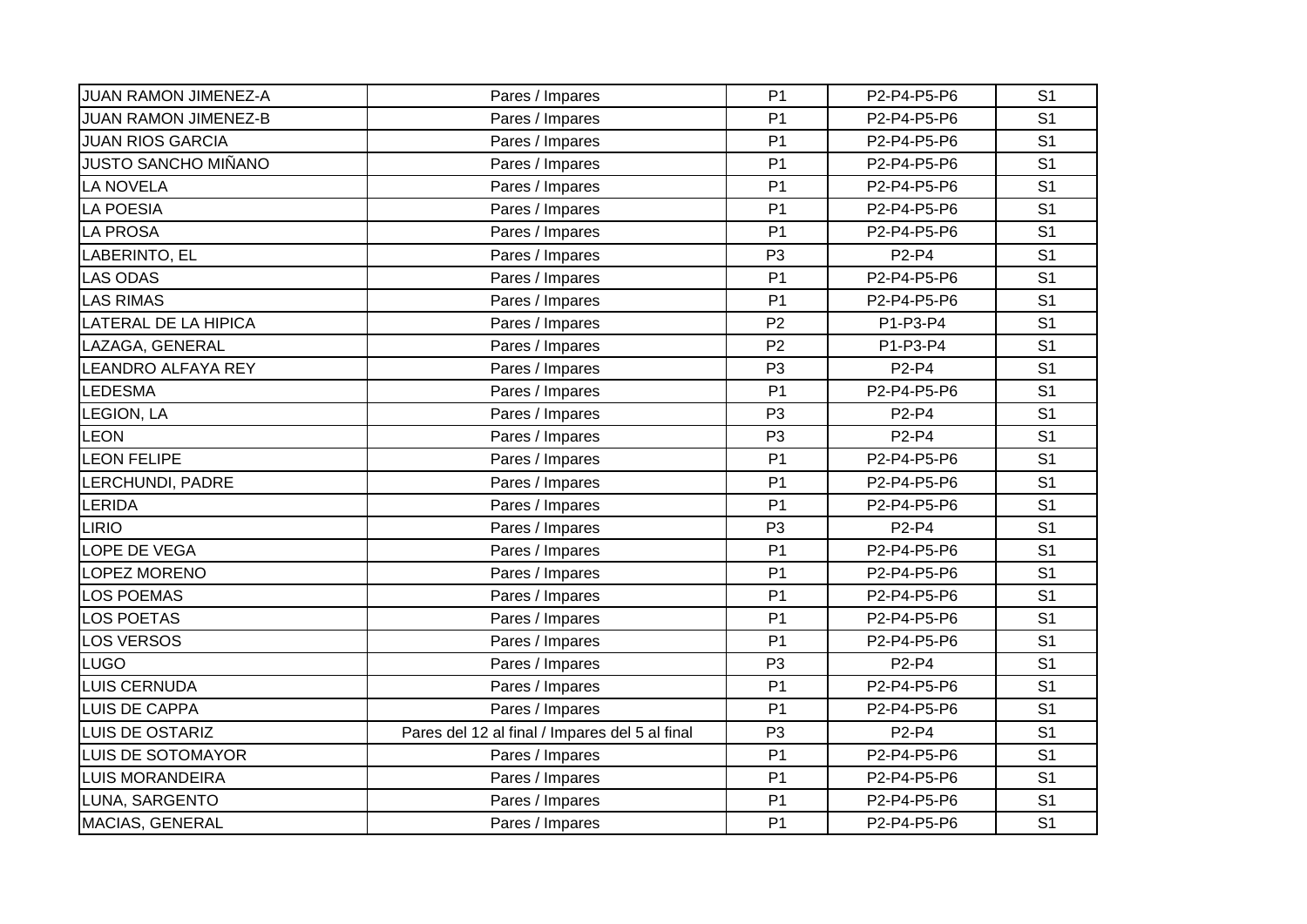| MADERA HIPODROMO, PABELLO        | Pares / Impares / s/n | P <sub>2</sub> | P1-P3-P4                       | S <sub>1</sub> |
|----------------------------------|-----------------------|----------------|--------------------------------|----------------|
| MAESTRANZA, DE LA                | Pares / Impares       | P <sub>1</sub> | P2-P4-P5-P6                    | S <sub>1</sub> |
| MAESTRO JOSE MOLINARES           | Pares / Impares       | P <sub>1</sub> | P2-P4-P5-P6                    | S <sub>1</sub> |
| <b>MAESTRO MARIANO BARTOLOME</b> | Pares / Impares       | P <sub>1</sub> | P2-P4-P5-P6                    | S <sub>1</sub> |
| <b>MALLORCA</b>                  | Pares / Impares       | P <sub>3</sub> | P2-P4                          | S <sub>1</sub> |
| MANUEL FERNANDEZ BENITEZ         | Pares / Impares       | P <sub>1</sub> | P2-P4-P5-P6                    | S <sub>1</sub> |
| <b>MAR CHICA</b>                 | Pares / Impares       | P <sub>3</sub> | P2-P4                          | S <sub>1</sub> |
| <b>MAR CHICA, PARALELA</b>       | Pares / Impares       | P <sub>3</sub> | P2-P4                          | S <sub>1</sub> |
| MAR, DEL                         | Pares / Impares       | P <sub>1</sub> | P2-P4-P5-P6                    | S <sub>1</sub> |
| <b>MARGARITAS, LAS</b>           | Pares / Impares       | P <sub>3</sub> | P <sub>2</sub> -P <sub>4</sub> | S <sub>1</sub> |
| MARIN ASTIGARRAGA, TTE.          | Pares / Impares       | P <sub>1</sub> | P2-P4-P5-P6                    | S <sub>1</sub> |
| MARINA DE FARINÓS, FALANGISTA    | Pares / Impares       | P <sub>1</sub> | P2-P4-P5-P6                    | S <sub>1</sub> |
| <b>MARINA ESPAÑOLA</b>           | Pares / Impares       | P <sub>1</sub> | P2-P4-P5-P6                    | S <sub>1</sub> |
| MARINA, DOÑA                     | Pares / Impares       | P <sub>3</sub> | P2-P4                          | S <sub>1</sub> |
| MARINA, GENERAL                  | Pares / Impares       | P <sub>1</sub> | P2-P4-P5-P6                    | S <sub>1</sub> |
| <b>MARINA, PUERTA Y TUNEL</b>    | Impares               | P <sub>1</sub> | P2-P4-P5-P6                    | S <sub>1</sub> |
| <b>MARINO DE RIVERA</b>          | Pares / Impares       | P <sub>1</sub> | P2-P4-P5-P6                    | S <sub>1</sub> |
| <b>MARTIN BOCANEGRA</b>          | Impares del 1 al 7    | P <sub>1</sub> | P2-P4-P5-P6                    | S <sub>1</sub> |
| <b>MARTIN DE CORDOBA</b>         | Pares / Impares       | P <sub>1</sub> | P2-P4-P5-P6                    | S <sub>1</sub> |
| <b>MARTIN GALINDO</b>            | Pares / Impares       | P <sub>1</sub> | P2-P4-P5-P6                    | S <sub>1</sub> |
| MARTIN ZERMEÑO                   | Pares / Impares       | P <sub>1</sub> | P2-P4-P5-P6                    | S <sub>1</sub> |
| MASIA, LA                        | Pares / Impares       | P <sub>3</sub> | P <sub>2</sub> -P <sub>4</sub> | S <sub>1</sub> |
| <b>MATADERO PRIMERA</b>          | Pares / Impares       | P <sub>3</sub> | P2-P4                          | S <sub>1</sub> |
| <b>MATADERO SEGUNDA</b>          | Pares / Impares       | P <sub>3</sub> | P2-P4                          | S <sub>1</sub> |
| MATERNIDAD                       | Pares / Impares       | P <sub>3</sub> | P2-P4                          | S <sub>1</sub> |
| MEJIAS, TENIENTE                 | Pares / Impares       | P <sub>1</sub> | P2-P4-P5-P6                    | S <sub>1</sub> |
| MENDEZ NUÑEZ                     | Pares / Impares       | P <sub>2</sub> | P1-P3-P4                       | S <sub>1</sub> |
| <b>MENENDEZ PELAYO</b>           | Pares / Impares       | P <sub>1</sub> | P2-P4-P5-P6                    | S <sub>1</sub> |
| <b>MIGUEL ACOSTA</b>             | Pares / Impares       | P <sub>1</sub> | P2-P4-P5-P6                    | S <sub>1</sub> |
| MIGUEL DE CERVANTES              | Pares / Impares       | P <sub>1</sub> | P2-P4-P5-P6                    | S <sub>1</sub> |
| <b>MIGUEL FERNANDEZ</b>          | Pares / Impares       | P <sub>1</sub> | P2-P4-P5-P6                    | S <sub>1</sub> |
| MIGUEL HERNANDEZ-A               | Pares / Impares / s/n | P <sub>1</sub> | P2-P4-P5-P6                    | S <sub>1</sub> |
| MIGUEL ZAZO                      | Pares / Impares       | P <sub>1</sub> | P2-P4-P5-P6                    | S <sub>1</sub> |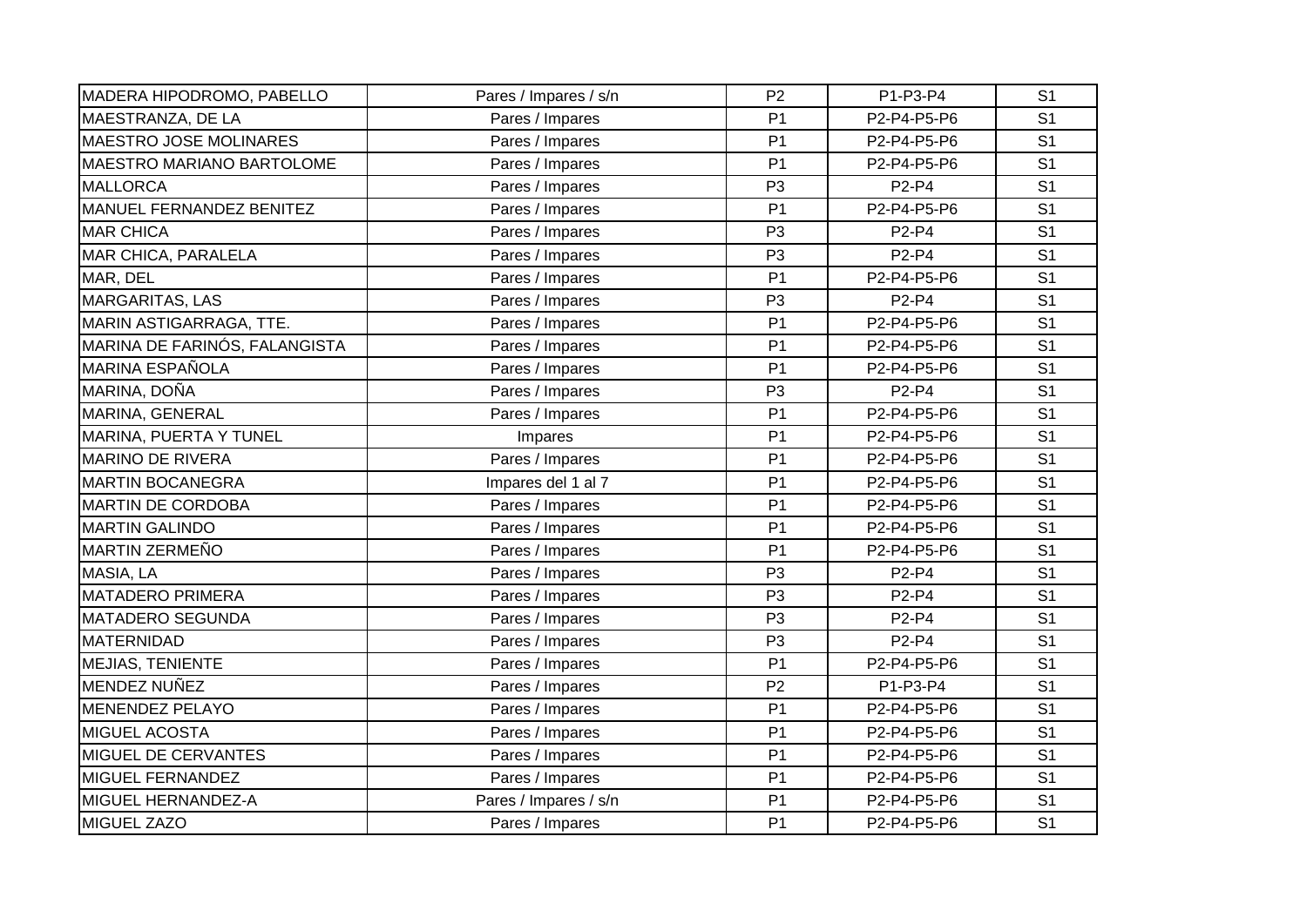| MILLAN ASTRAY, GENERAL   | Pares / Impares       | P <sub>1</sub> | P2-P4-P5-P6                    | S <sub>1</sub> |
|--------------------------|-----------------------|----------------|--------------------------------|----------------|
| <b>MINAS DEL RIF</b>     | Pares / Impares       | P <sub>2</sub> | P1-P3-P4                       | S <sub>1</sub> |
| MONTEMAR, MARQUES DE     | Pares / Impares       | P <sub>2</sub> | P1-P3-P4                       | S <sub>1</sub> |
| <b>MORAN, TENIENTE</b>   | Pares / Impares       | P <sub>2</sub> | P1-P3-P4                       | S <sub>1</sub> |
| MORO, DEL                | Pares / Impares       | P <sub>1</sub> | P2-P4-P5-P6                    | S <sub>1</sub> |
| <b>MUELLE DE RIBERA</b>  | Pares / Impares / s/n | P <sub>1</sub> | P2-P4-P5-P6                    | S <sub>1</sub> |
| <b>MUÑOZ TORREROS</b>    | Pares / Impares       | P <sub>1</sub> | P2-P4-P5-P6                    | S <sub>1</sub> |
| <b>MURAL DEL SOL</b>     | Pares / Impares       | P <sub>3</sub> | P <sub>2</sub> -P <sub>4</sub> | S <sub>1</sub> |
| <b>MURCIA</b>            | Pares / Impares       | P <sub>1</sub> | P2-P4-P5-P6                    | S <sub>1</sub> |
| <b>MURILLO</b>           | Pares / Impares       | P <sub>1</sub> | P2-P4-P5-P6                    | S <sub>1</sub> |
| NAVARRA, DE              | Pares / Impares       | P <sub>3</sub> | P2-P4                          | S <sub>1</sub> |
| NOVAL, CABO              | Pares / Impares       | P <sub>1</sub> | P2-P4-P5-P6                    | S <sub>1</sub> |
| O'DONNELL, GENERAL       | Pares / Impares       | P <sub>1</sub> | P2-P4-P5-P6                    | S <sub>1</sub> |
| ORDOÑEZ, GENERAL         | Pares / Impares       | P <sub>1</sub> | P2-P4-P5-P6                    | S <sub>1</sub> |
| <b>ORENSE</b>            | Pares / Impares       | P <sub>3</sub> | P2-P4                          | S <sub>1</sub> |
| ORO DE AZUR              | Pares / Impares       | P <sub>3</sub> | P2-P4                          | S <sub>1</sub> |
| <b>ORQUIDEA</b>          | Pares / Impares       | P <sub>3</sub> | P2-P4                          | S <sub>1</sub> |
| ORTIGA, DE LA            | Pares / Impares       | P <sub>3</sub> | P <sub>2</sub> -P <sub>4</sub> | S <sub>1</sub> |
| <b>OSTRA</b>             | Pares / Impares       | P <sub>3</sub> | P2-P4                          | S <sub>1</sub> |
| <b>OVIEDO</b>            | Pares / Impares       | P <sub>3</sub> | P2-P4                          | S <sub>1</sub> |
| PABLO NERUDA             | Pares / Impares       | P <sub>1</sub> | P2-P4-P5-P6                    | S <sub>1</sub> |
| PABLO VALLESCA           | Pares / Impares       | P <sub>1</sub> | P2-P4-P5-P6                    | S <sub>1</sub> |
| PACO BENITEZ             | Pares / Impares       | P <sub>2</sub> | P1-P3-P4                       | S <sub>1</sub> |
| PAISAJE CATALAN          | Pares / Impares       | P <sub>3</sub> | P <sub>2</sub> -P <sub>4</sub> | S <sub>1</sub> |
| <b>PALENCIA</b>          | Pares / Impares       | P <sub>3</sub> | P2-P4                          | S <sub>1</sub> |
| <b>PAMPLONA</b>          | Pares / Impares       | P <sub>3</sub> | P2-P4                          | S <sub>1</sub> |
| PARADA, DE LA            | Pares / Impares       | P <sub>1</sub> | P2-P4-P5-P6                    | S <sub>1</sub> |
| PARALELA LAS CONCHAS     | Pares / Impares       | P <sub>3</sub> | P2-P4                          | S <sub>1</sub> |
| PAREJA, GENERAL          | Pares / Impares       | P <sub>1</sub> | P2-P4-P5-P6                    | S <sub>1</sub> |
| PASAJE DEL CARGADERO     | Pares / Impares       | P <sub>1</sub> | P2-P4-P5-P6                    | S <sub>1</sub> |
| PASO DE LA SOLEDAD       | Pares / Impares       | P <sub>1</sub> | P2-P4-P5-P6                    | S <sub>1</sub> |
| PEDRO AGUILAR MANZANARES | Pares / Impares       | P <sub>3</sub> | P2-P4                          | S <sub>1</sub> |
| PEDRO DE ESTOPIÑAN       | Pares / Impares / s/n | P <sub>1</sub> | P2-P4-P5-P6                    | S <sub>1</sub> |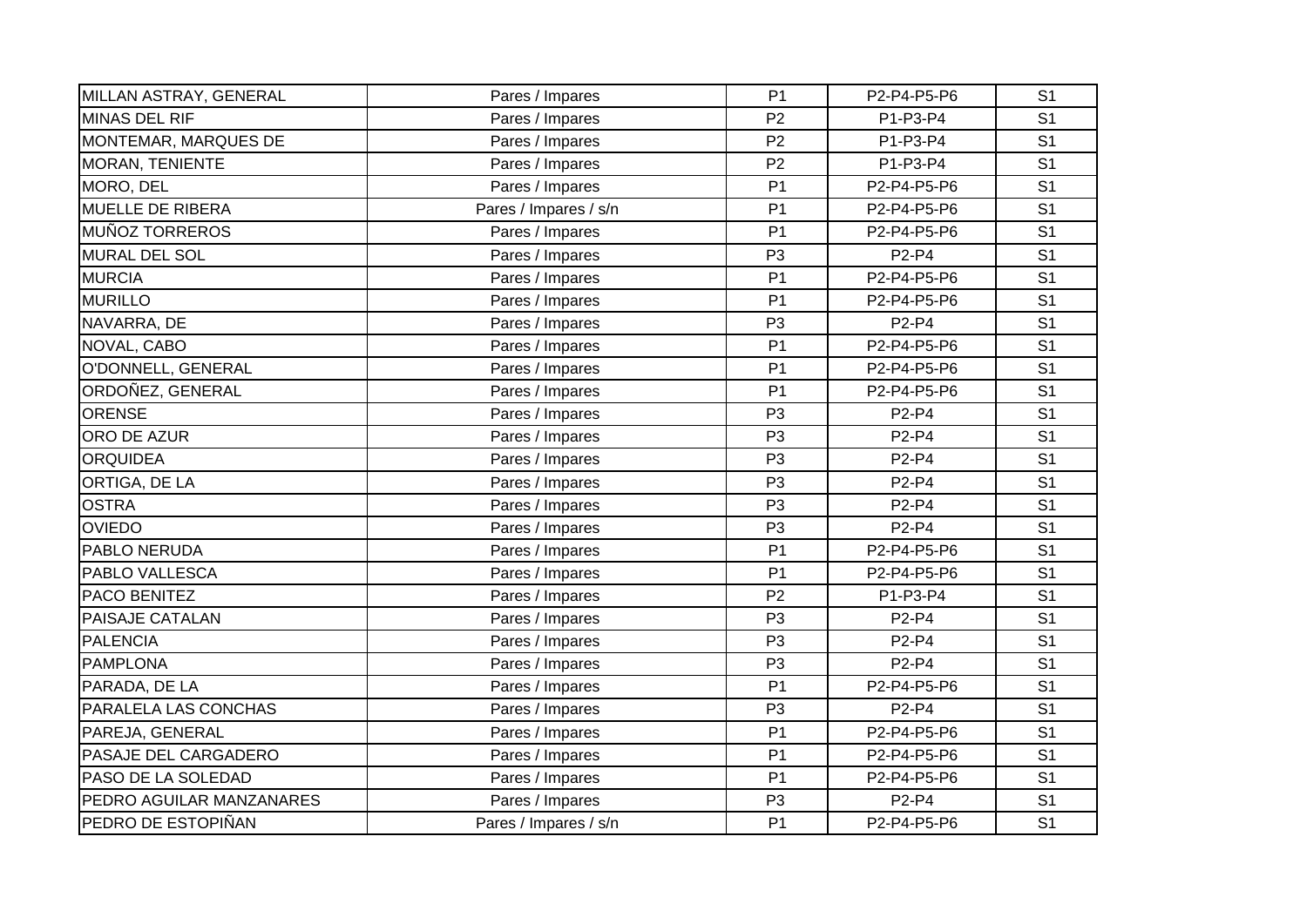| PEDRO MARTIN PAREDES         | Pares / Impares       | P <sub>1</sub> | P2-P4-P5-P6 | S <sub>1</sub> |
|------------------------------|-----------------------|----------------|-------------|----------------|
| PEDRO NAVARRO                | Pares / Impares       | P <sub>2</sub> | P1-P3-P4    | S <sub>1</sub> |
| PEDRO SALINAS                | Pares / Impares       | P <sub>1</sub> | P2-P4-P5-P6 | S <sub>1</sub> |
| PEDRO SEGURA                 | Pares / Impares       | P <sub>1</sub> | P2-P4-P5-P6 | S <sub>1</sub> |
| PEDRO SUAREZ                 | Pares / Impares       | P <sub>1</sub> | P2-P4-P5-P6 | S <sub>1</sub> |
| PEDRO VENEGAS, ALCAIDE       | Pares / Impares       | P <sub>1</sub> | P2-P4-P5-P6 | S <sub>1</sub> |
| PEÑUELAS, HERMANOS           | Pares / Impares       | P <sub>1</sub> | P2-P4-P5-P6 | S <sub>1</sub> |
| <b>PEPE MATIAS</b>           | Pares / Impares       | P <sub>1</sub> | P2-P4-P5-P6 | S <sub>1</sub> |
| PEREZ ALVAREZ, TENIENTE      | Pares / Impares       | P <sub>1</sub> | P2-P4-P5-P6 | S <sub>1</sub> |
| PERIODISTA ANGEL MORAN       | Pares / Impares       | P <sub>3</sub> | P2-P4       | S <sub>1</sub> |
| PERIODISTA FCO. ROLDAN       | Pares / Impares       | P <sub>3</sub> | P2-P4       | S <sub>1</sub> |
| PERIODISTA JOSE MINGORANC    | Pares / Impares       | P <sub>3</sub> | P2-P4       | S <sub>1</sub> |
| PINTOS, GENERAL              | Pares / Impares       | P <sub>1</sub> | P2-P4-P5-P6 | S <sub>1</sub> |
| PINTOS, GENERAL              | Pares / Impares       | P <sub>2</sub> | P1-P3-P4    | S <sub>1</sub> |
| PLAYA DE LA HIPICA           | Pares / Impares       | P <sub>2</sub> | P1-P3-P4    | S <sub>1</sub> |
| PLUS ULTRA, TRIPULANTES D    | Pares / Impares       | P <sub>1</sub> | P2-P4-P5-P6 | S <sub>1</sub> |
| POLAVIEJA, GENERAL           | Pares / Impares       | P <sub>2</sub> | P1-P3-P4    | S <sub>1</sub> |
| POLICIA LOCAL                | Pares / Impares       | P <sub>2</sub> | P1-P3-P4    | S <sub>1</sub> |
| POLIDEPORTIVO, DEL           | Pares / Impares       | P <sub>1</sub> | P2-P4-P5-P6 | S <sub>1</sub> |
| POLIGONO MARGARITAS, LAS     | Pares / Impares       | P <sub>3</sub> | P2-P4       | S <sub>1</sub> |
| PONTEVEDRA, DE               | Pares / Impares       | P <sub>3</sub> | P2-P4       | S <sub>1</sub> |
| <b>PRADILLA</b>              | Pares / Impares       | P <sub>1</sub> | P2-P4-P5-P6 | S <sub>1</sub> |
| PRIM, GENERAL                | Pares / Impares       | P <sub>1</sub> | P2-P4-P5-P6 | S <sub>1</sub> |
| PRIMERO DE MAYO              | Pares / Impares       | P <sub>1</sub> | P2-P4-P5-P6 | S <sub>1</sub> |
| PUENTE DE BOMBEROS           | Pares / Impares       | P <sub>1</sub> | P2-P4-P5-P6 | S <sub>1</sub> |
| PUERTO DEPORTIVO NORAY       | Pares / Impares / s/n | P <sub>1</sub> | P2-P4-P5-P6 | S <sub>1</sub> |
| QUEROL                       | Pares / Impares / s/n | P <sub>1</sub> | P2-P4-P5-P6 | S <sub>1</sub> |
| RAFAEL ALBERTI               | Pares / Impares       | P <sub>1</sub> | P2-P4-P5-P6 | S <sub>1</sub> |
| RAFAEL FERNANDEZ DE CASTR    | Pares / Impares       | P <sub>1</sub> | P2-P4-P5-P6 | S <sub>1</sub> |
| RAMIRO DE MAEZTU             | Pares nº 2 y nº 4     | P <sub>1</sub> | P2-P4-P5-P6 | S <sub>1</sub> |
| <b>RAMON Y CAJAL</b>         | Pares / Impares       | P <sub>1</sub> | P2-P4-P5-P6 | S <sub>1</sub> |
| <b>REGIMIENTO DE MALAGA</b>  | Pares / Impares       | P <sub>1</sub> | P2-P4-P5-P6 | S <sub>1</sub> |
| <b>REGIMIENTO DE NAPOLES</b> | Pares / Impares       | P <sub>1</sub> | P2-P4-P5-P6 | S <sub>1</sub> |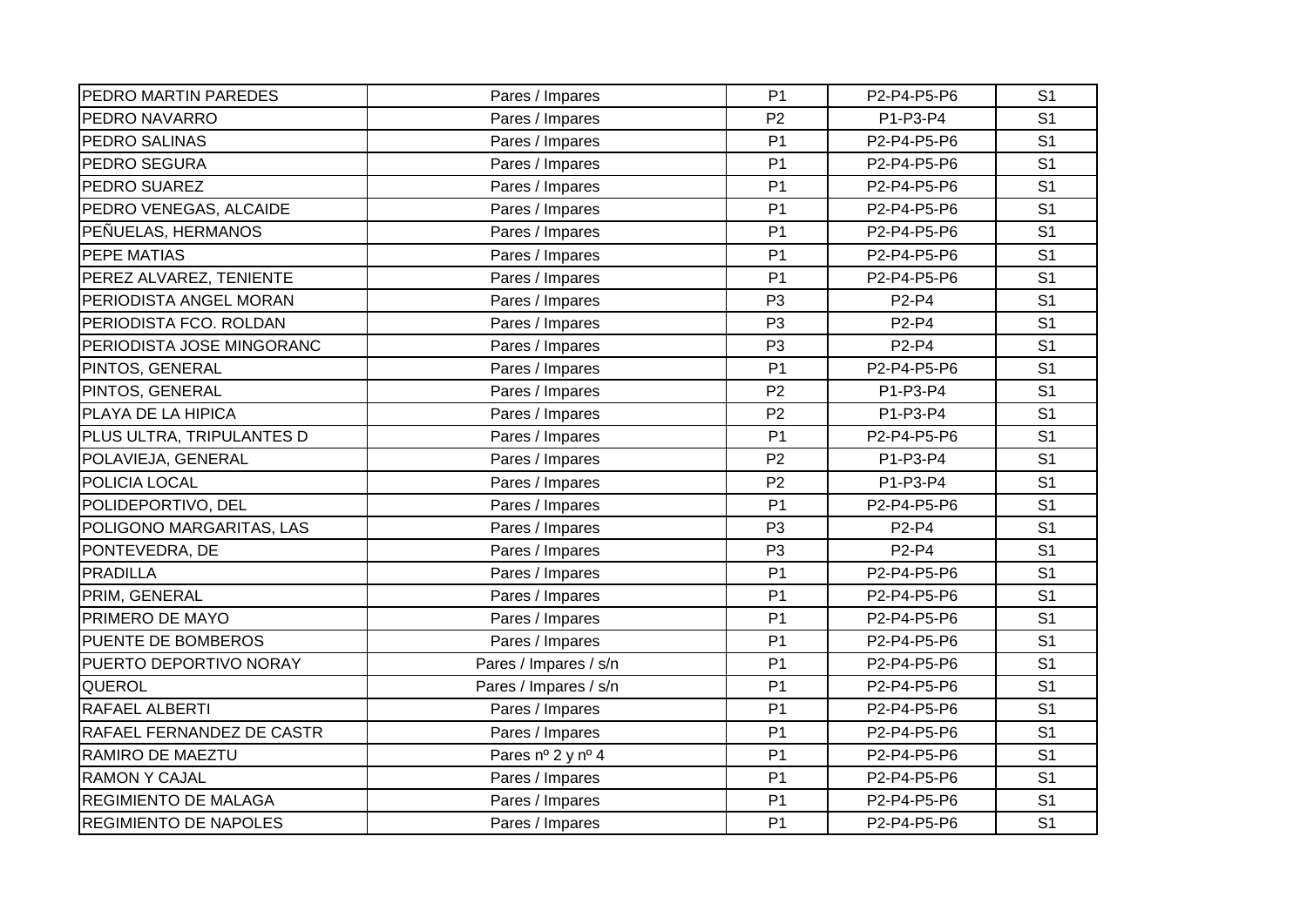| <b>REYES CATOLICOS</b>       | Pares / Impares | P <sub>1</sub> | P2-P4-P5-P6 | S <sub>1</sub> |
|------------------------------|-----------------|----------------|-------------|----------------|
| <b>RIO DE ORO</b>            | Pares / Impares | P <sub>1</sub> | P2-P4-P5-P6 | S <sub>1</sub> |
| <b>RIO JARAMA</b>            | Pares / Impares | P <sub>1</sub> | P2-P4-P5-P6 | S <sub>1</sub> |
| ROBERTO CANO                 | Pares / Impares | P <sub>1</sub> | P2-P4-P5-P6 | S <sub>1</sub> |
| ROGER DE LAURIA              | Pares / Impares | P <sub>2</sub> | P1-P3-P4    | S <sub>1</sub> |
| ROGER, CAPITAN               | Pares / Impares | P <sub>1</sub> | P2-P4-P5-P6 | S <sub>1</sub> |
| ROLDAN GONZALEZ, ALFEREZ     | Pares           | P <sub>1</sub> | P2-P4-P5-P6 | S <sub>1</sub> |
| ROSAS, DE LAS                | Pares / Impares | P <sub>3</sub> | P2-P4       | S <sub>1</sub> |
| ROYO, COMANDANTE             | Pares / Impares | P <sub>1</sub> | P2-P4-P5-P6 | S <sub>1</sub> |
| <b>RUBEN DARIO</b>           | Pares / Impares | P <sub>1</sub> | P2-P4-P5-P6 | S <sub>1</sub> |
| <b>SAGASTA</b>               | Pares / Impares | P <sub>1</sub> | P2-P4-P5-P6 | S <sub>1</sub> |
| <b>SALAMANCA</b>             | Pares / Impares | P <sub>3</sub> | P2-P4       | S <sub>1</sub> |
| SALVADOR RUEDA, POETA        | Pares / Impares | P <sub>2</sub> | P1-P3-P4    | S <sub>1</sub> |
| SAMANIEGO, TENIENTE          | Pares / Impares | P <sub>1</sub> | P2-P4-P5-P6 | S <sub>1</sub> |
| <b>SAN ANTON</b>             | Pares / Impares | P <sub>1</sub> | P2-P4-P5-P6 | S <sub>1</sub> |
| <b>SAN JUAN</b>              | Pares           | P <sub>1</sub> | P2-P4-P5-P6 | S <sub>1</sub> |
| SAN JUAN BAUTISTA DE LA S    | Pares / Impares | P <sub>1</sub> | P2-P4-P5-P6 | S <sub>1</sub> |
| <b>SAN LORENZO</b>           | Pares / Impares | P <sub>1</sub> | P2-P4-P5-P6 | S <sub>1</sub> |
| <b>SAN MIGUEL</b>            | Pares / Impares | P <sub>1</sub> | P2-P4-P5-P6 | S <sub>1</sub> |
| SANCHEZ BARCAIZTEGUI         | Pares / Impares | P <sub>2</sub> | P1-P3-P4    | S <sub>1</sub> |
| SANCHEZ SUAREZ, TENIENTE     | Pares / Impares | P <sub>1</sub> | P2-P4-P5-P6 | S <sub>1</sub> |
| <b>SANCHO DAVILA</b>         | Pares / Impares | P <sub>1</sub> | P2-P4-P5-P6 | S <sub>1</sub> |
| <b>SANTIAGO</b>              | Pares / Impares | P <sub>1</sub> | P2-P4-P5-P6 | S <sub>1</sub> |
| SEIJAS LOZANO                | Pares / Impares | P <sub>1</sub> | P2-P4-P5-P6 | S <sub>1</sub> |
| SERRANO RUIZ, GENERAL        | Pares / Impares | P <sub>1</sub> | P2-P4-P5-P6 | S <sub>1</sub> |
| SEVERO OCHOA                 | Pares / Impares | P <sub>1</sub> | P2-P4-P5-P6 | S <sub>1</sub> |
| <b>SOLEDAD</b>               | Pares / Impares | P <sub>1</sub> | P2-P4-P5-P6 | S <sub>1</sub> |
| <b>SOR ALEGRIA</b>           | Pares / Impares | P <sub>1</sub> | P2-P4-P5-P6 | S <sub>1</sub> |
| <b>SOROLLA</b>               | Pares / Impares | P <sub>1</sub> | P2-P4-P5-P6 | S <sub>1</sub> |
| <b>SUCESO TERREROS</b>       | Pares / Impares | P <sub>1</sub> | P2-P4-P5-P6 | S <sub>1</sub> |
| <b>TARRAGONA</b>             | Pares / Impares | P <sub>1</sub> | P2-P4-P5-P6 | S <sub>1</sub> |
| <b>TERCIO DE LOS MORADOS</b> | Pares / Impares | P <sub>1</sub> | P2-P4-P5-P6 | S <sub>1</sub> |
| <b>TERCIO DE NAPOLITANOS</b> | Pares / Impares | P <sub>1</sub> | P2-P4-P5-P6 | S <sub>1</sub> |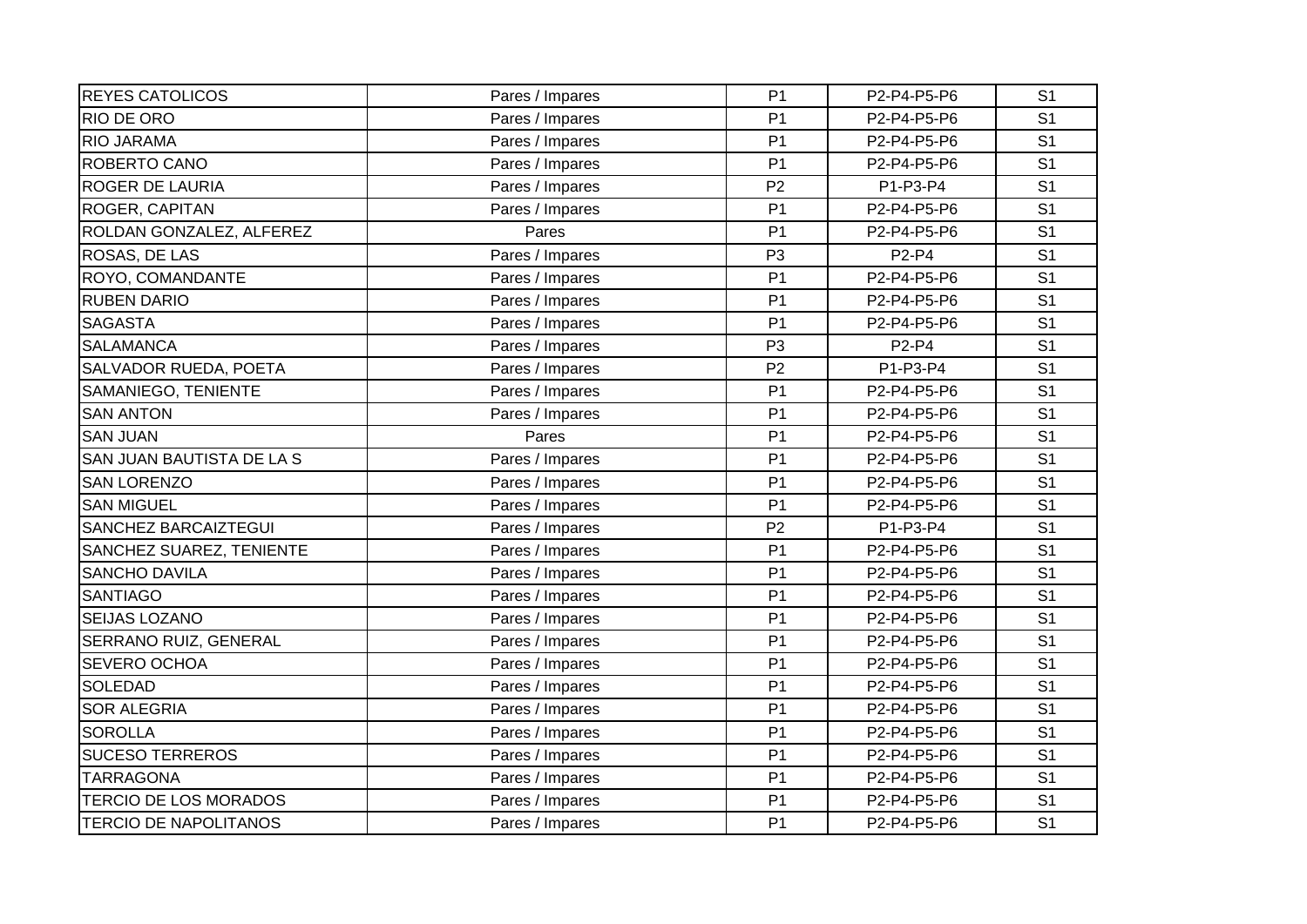| <b>TERUEL</b>             | Pares / Impares       | P <sub>1</sub> | P2-P4-P5-P6 | S <sub>1</sub> |
|---------------------------|-----------------------|----------------|-------------|----------------|
| TORILES, DE LOS           | Pares / Impares       | P <sub>1</sub> | P2-P4-P5-P6 | S <sub>1</sub> |
| TORRALBA, INSPECTOR       | Pares / Impares       | P <sub>1</sub> | P2-P4-P5-P6 | S <sub>1</sub> |
| <b>TORREMOLINOS</b>       | Pares / Impares       | P <sub>2</sub> | P1-P3-P4    | S <sub>1</sub> |
| <b>TORRES QUEVEDO</b>     | Pares / Impares       | P <sub>1</sub> | P2-P4-P5-P6 | S <sub>1</sub> |
| TOSTADERO, DEL            | Pares / Impares       | P <sub>2</sub> | P1-P3-P4    | S <sub>1</sub> |
| TRES MUJERES, LAS         | Pares / Impares       | P <sub>3</sub> | P2-P4       | S <sub>1</sub> |
| TRUJILLO, DE              | Pares / Impares       | P <sub>3</sub> | P2-P4       | S <sub>1</sub> |
| <b>TULIPAN</b>            | Pares / Impares       | P <sub>3</sub> | P2-P4       | S <sub>1</sub> |
| <b>URB. MINAS DEL RIF</b> | Pares / Impares       | P <sub>2</sub> | P1-P3-P4    | S <sub>1</sub> |
| VALCARCEL, GENERAL        | Pares / Impares       | P <sub>2</sub> | P1-P3-P4    | S <sub>1</sub> |
| <b>VALENCIA</b>           | Pares / Impares       | P <sub>3</sub> | P2-P4       | S <sub>1</sub> |
| VALERO, COMISARIO         | Pares                 | P <sub>1</sub> | P2-P4-P5-P6 | S <sub>1</sub> |
| VALLADOLID                | Pares / Impares       | P <sub>3</sub> | P2-P4       | S <sub>1</sub> |
| VARA DEL REY              | Pares / Impares       | P <sub>1</sub> | P2-P4-P5-P6 | S <sub>1</sub> |
| VEEDOR, DEL               | Pares / Impares       | P <sub>1</sub> | P2-P4-P5-P6 | S <sub>1</sub> |
| VELAZQUEZ                 | Pares / Impares / s/n | P <sub>1</sub> | P2-P4-P5-P6 | S <sub>1</sub> |
| VELAZQUEZ GIL DE ARANA    | Pares / Impares       | P <sub>1</sub> | P2-P4-P5-P6 | S <sub>1</sub> |
| VELEZ, MARQUES DE LOS     | Pares / Impares       | P <sub>2</sub> | P1-P3-P4    | S <sub>1</sub> |
| <b>VIA FRANCESA</b>       | Pares / Impares       | P <sub>2</sub> | P1-P3-P4    | S <sub>1</sub> |
| <b>VICENTE ALEIXANDRE</b> | Pares / Impares       | P <sub>1</sub> | P2-P4-P5-P6 | S <sub>1</sub> |
| <b>VIEIRA</b>             | Pares / Impares       | P <sub>3</sub> | P2-P4       | S <sub>1</sub> |
| VIGO, DE                  | Pares / Impares       | P <sub>3</sub> | P2-P4       | S <sub>1</sub> |
| VILLAFAÑAS                | Pares / Impares       | P <sub>1</sub> | P2-P4-P5-P6 | S <sub>1</sub> |
| VILLALBA, GENERAL         | Pares / Impares       | P <sub>3</sub> | P2-P4       | S <sub>1</sub> |
| <b>VILLAMIL</b>           | Pares / Impares       | P <sub>2</sub> | P1-P3-P4    | S <sub>1</sub> |
| <b>VILLEGAS</b>           | Pares / Impares       | P <sub>1</sub> | P2-P4-P5-P6 | S <sub>1</sub> |
| VIÑALS, CAPITAN           | Pares / Impares       | P <sub>1</sub> | P2-P4-P5-P6 | S <sub>1</sub> |
| <b>VIOLETA</b>            | Pares / Impares       | P <sub>3</sub> | P2-P4       | S <sub>1</sub> |
| <b>VITORIA</b>            | Pares / Impares       | P <sub>3</sub> | P2-P4       | S <sub>1</sub> |
| <b>VIZCAYA</b>            | Pares / Impares       | P <sub>3</sub> | P2-P4       | S <sub>1</sub> |
| VOLUNTARIOS DE CATALUÑA   | Pares / Impares       | P <sub>1</sub> | P2-P4-P5-P6 | S <sub>1</sub> |
| WEILER, GENERAL           | Impares del 1 al 9    | P <sub>1</sub> | P2-P4-P5-P6 | S <sub>1</sub> |
|                           |                       |                |             |                |